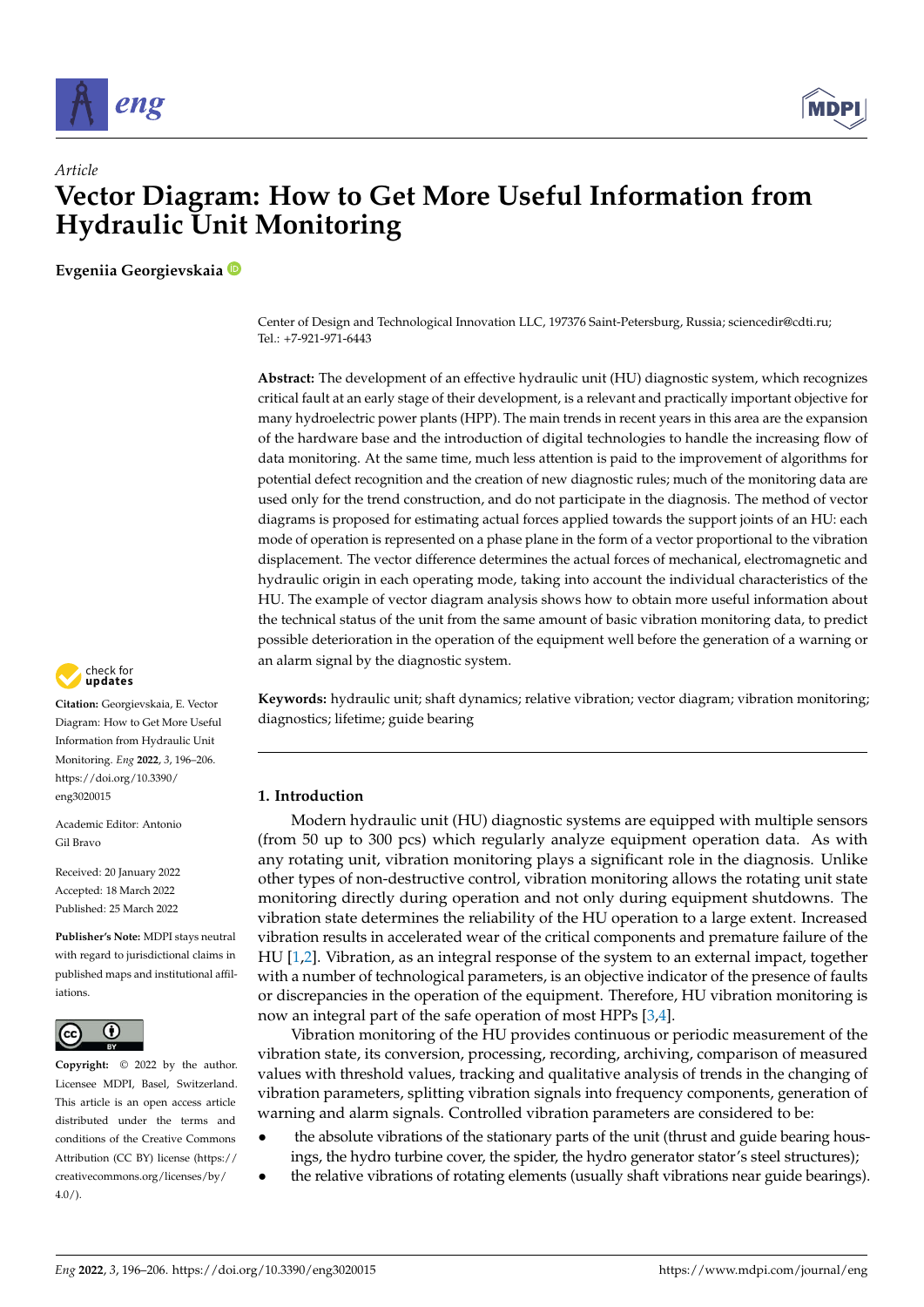The measured value can be vibration displacement, vibration velocity, or vibration acceleration. Changes in the status of the hydroelectric unit can be seen from changes in the vibration signals. Vibrations are quantified by comparing with thresholds defined by regulatory documentation [5–9], operation experience and manufacturers' recommendations.

Some fault recognition algorithms based on vibration monitoring data have now been successfully implemented in many hydropower plants operation practice [10–15], allowing the detection of a series of dangerous faults:

- deviations in the operation of the turbine regulator;
- weakening of support structure fasteners;
- gap geometry distortion;
- shaft line defects;
- weakening of the flange joints;
- deterioration of kinematics;
- modification of the imbalances of mechanical, hydraulic and electromagnetic origin;
- excitation of eigenfrequencies, as well as approaching resonant zones, etc.

The data collected by the vibration monitoring system serve as initial information for the diagnostic system, whose main objective is making a diagnosis (HU technical condition assessment). The diagnostic system aims at providing maintenance according to the actual technical condition of the HU, taking into account changes in the energy sector, prevention of industrial accidents and downtimes, lifetime increase, minimization of negative factors affecting equipment operating modes, as well as optimization of operating costs. The diagnostic system objectives (in terms of vibration parameter processing) also include:

- interpretation of measurements from the vibration monitoring system;
- identification of defects (discrepancies, faults);
- identification of the correlation between controlled vibration characteristics and process variables taking daily, seasonal, annual changes into account;
- determining the causes of changes in vibrations;

The diagnostic system should also allow trend analysis (short-term and long-term) for each monitored vibration parameter. In case of significant changes, even if the parameter remains in the acceptable value field, the reasons for such changes should be investigated, because unexplained changes may be associated with the beginning critical HU components' destruction. However, at present, in existing diagnostic systems this function is not generally automated, and finding the causes of changes implies contacting an expert.

Usually, only a small part of the monitoring system data collected is used to diagnose the technical condition of the hydraulic unit, mainly information on the component's temperature status, change in the gaps between the rotating and stationary parts of the HU, and integral characteristics of absolute and relative vibrations in support structures [5–9].

Trends in recent years in the development of monitoring and diagnostic systems for hydraulic units are the expansion of the hardware base and the introduction of digital technologies (for example, Big Data, Machine Learning, Artificial Neural Networks algorithms) for processing the increasing flow of monitoring data [16–19], when much less attention is paid to creating new diagnostic rules (new defect recognition algorithms). The systems currently operating at HPPs are essentially monitoring systems with separate diagnostic functions. They have been successful in protecting the unit against critical faults, in generating warning and alarm signals, and in detecting some faults at the qualitative level. However, it is too early to fully diagnose the unit based on the data collected by the monitoring system, for the following main reasons:

- the diagnosis is mainly qualitative: presence or absence of imbalance, increased vibration in a specific zone, unfavourable cavitation conditions etc.;
- no quantitative force impact effects on equipment, which may in the future make it possible to assess when a defect appears, its danger and development pace, and to predict possible faults in the operation of the hydraulic unit or the time it takes to be in need of repairs long before a warning or alarm signal is generated;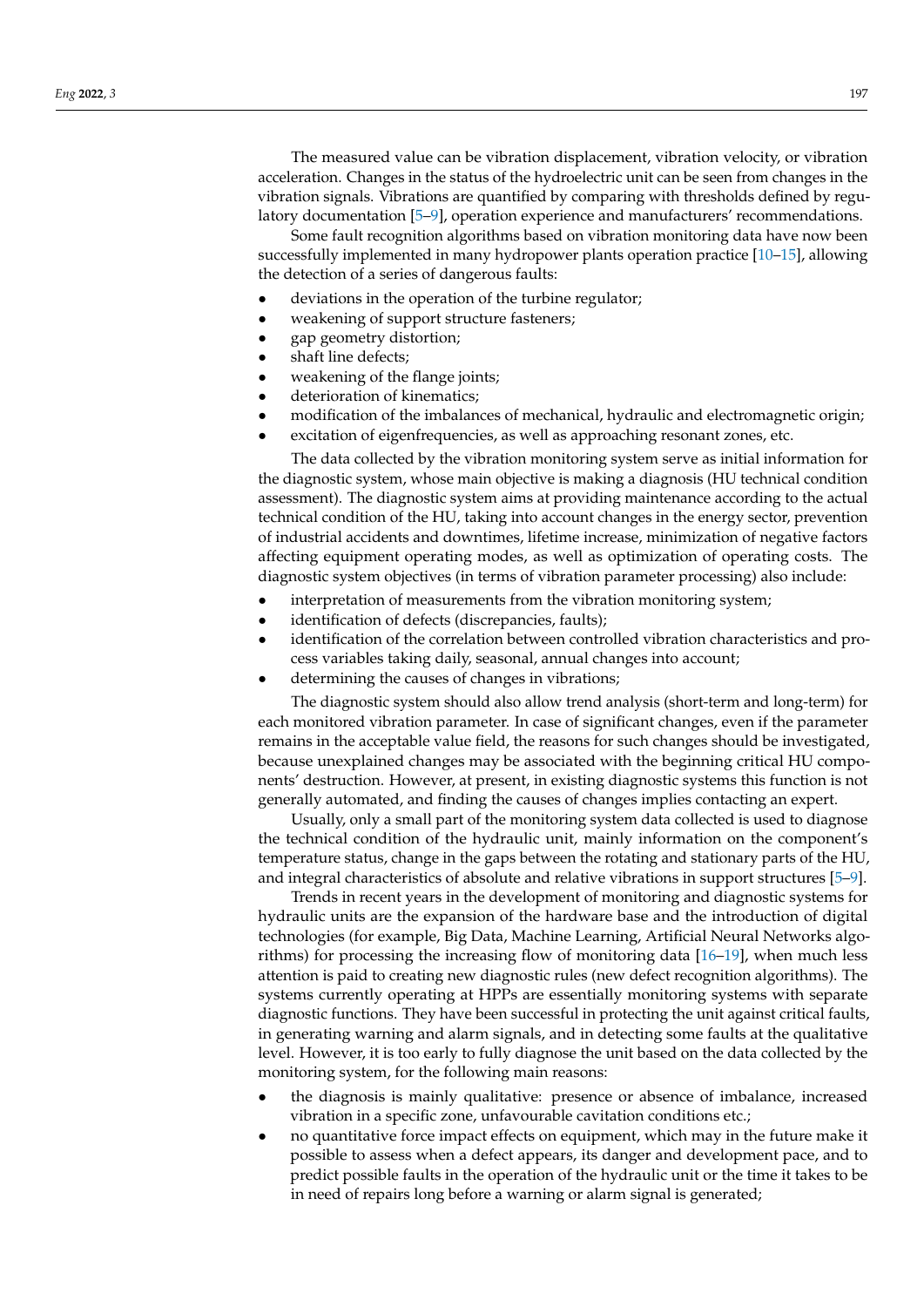- insufficient efficiency in finding faults and defects: HU emergency stops occur [20] or defects are found during equipment repairs (not predicted by the diagnostic system); this is due to the difficulty in extracting important informative components from the total vibration signal;
- inability to identify a number of defects at an early stage of development: often the vibration monitoring system detects a defect only when there are significant changes in the vibration state of the unit, and the size of the defect is already almost critical (immediate stop and long and expensive repairs required);
- lack of understanding of the impact of operation on components of equipment (insufficient analysis of the influence of the operation conditions on the values of the control parameters and their change trends);
- insufficient consideration of individual characteristics of the hydraulic unit (vibration thresholds are often assumed to be the same for different units or even for different types of units);
- lack of information analysis on transient operating modes that play a significant role in the performance and lifetime of an HU.

Relying solely on vibration characteristics, it may be noted that the volume of data from the vibration monitoring system is much larger than what is required to assess the vibration state of the unit in accordance with regulations and currently established criteria. The rest of the pieces of the vibration state monitoring data remain without application in the archives, being often unstructured and unavailable for further analysis. While this article does not purport to cover all factors and all features of monitoring and diagnostic systems, it reflects on some aspects. It offers additional possibilities in the transition from monitoring to full HU diagnostic, referring to examples of analysis of the dynamics of the HU shaft by means of vector diagrams.

#### **2. Object of Research**

The object of research is a vertical three-point hydraulic unit, installed at an HPP in Russia. The HPP's head is about 30 m. The unit is equipped with a Kaplan turbine with a nominal capacity of about 80 MW. Kaplan turbine power control is achieved by rotating guide vanes as well as rotating hydraulic runner (HR) blades about its axis. This allows the efficient use of the watercourse, maintaining high efficiency in almost the whole operating range. The HU shaft speed is about 83 rpm. A hydraulic runner has seven blades, approximately 7 m in diameter. The maximum HR blade rotation angle is 35◦ . The unit's shaft line consists of a turbine shaft and a generator shaft, firmly connected by a flange joint. The diameter of the turbine shaft along the bearing is 1.23 m. The guide vanes' quantity is 32. This unit is selected as an example, all conclusions of this article may be extended to other powerful vertical HUs with HR diameters above 5 m, for which the influence of individual characteristics is most pronounced.

Figure 1 shows the HU structural design. The structural design reads:  $C_{TB}$ —thrust bearing (TB) rigidity,  $C_{\text{UGB}}$ ,  $C_{\text{LGB}}$ ,  $C_{\text{TGB}}$  are the rigidities of the upper generator guide bearing (UGB), the lower generator guide bearing (LGB) and the turbine (guide) bearing (TGB), respectively. Each bearing's rigidity consists of bearing housing rigidity and bearing liner rigidity, the latter being of crucial importance. For further calculations, the following bearing liner rigidity values were adopted, previously calculated experimentally for the reviewed unit: UGB—0.3 $\cdot 10^6$  N/m, LGB—0.5 $\cdot 10^6$  N/m, TGB—0.3 $\cdot 10^6$  N/m.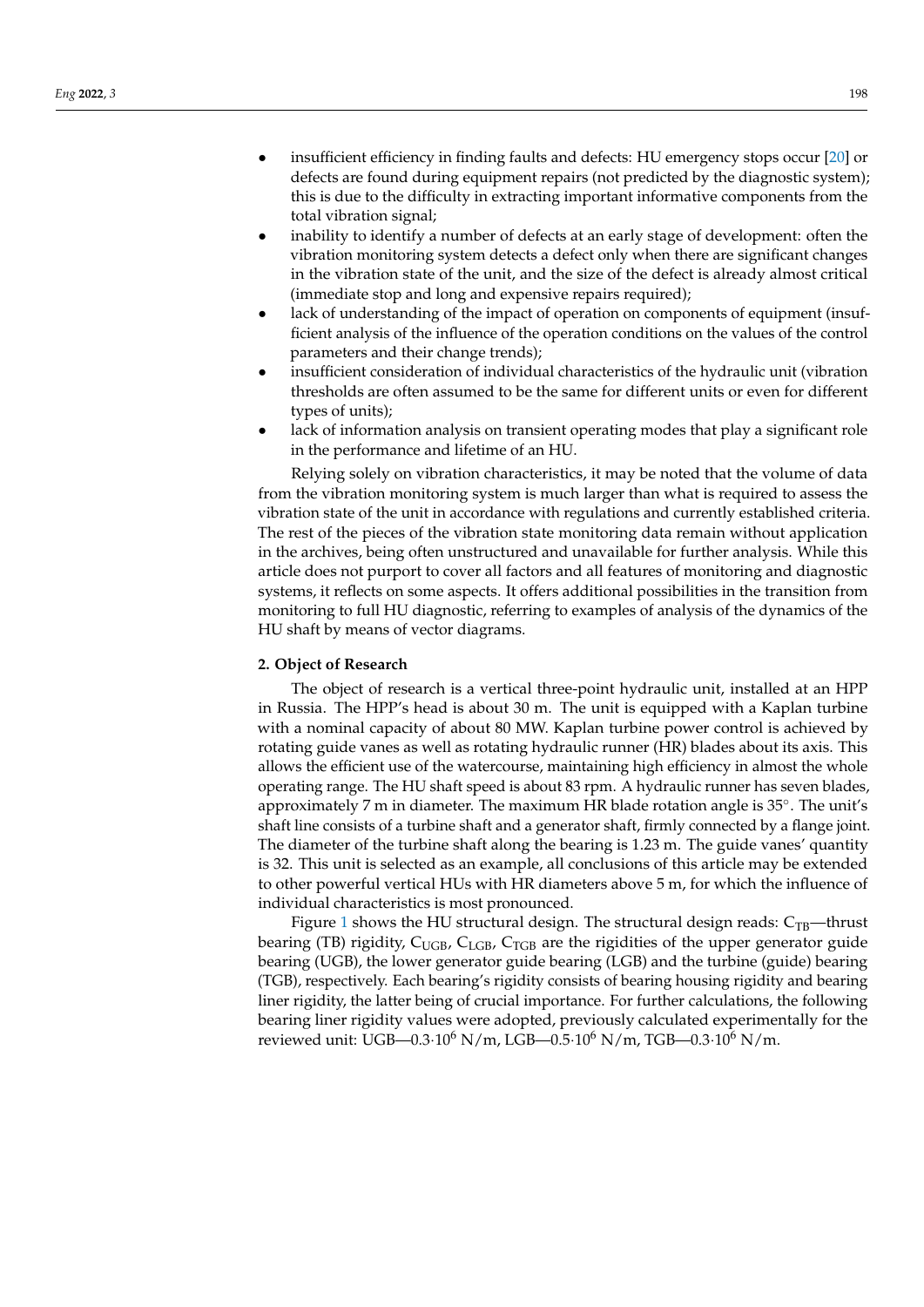

**Figure 1.** Vertical three-point HU structural design (image turned for ease of presentation).

#### **3. Vector Diagram Method**

(UGB, LGB и TGB) specifying the amplitude and the 1st harmonic's phase. The relative shaft applicant downstream (SB DB) and ferrolling right bank (BB RB). In decordance with<br>Russian regulations [8,9], the normalized relative vibration parameter is the range of The aim is to obtain information on actual operating loads towards the unit shaft and support structures, taking into account existing geometry parameter imperfections (shape distortion of rotor, stator and generator air gap, hydraulic runner, runner chamber and chamber-to-blade gap). For this purpose, the analysis of the amplitude spectrum of the relative vibrations of the generator and turbine shafts is carried out near the guide bearings vibration sensors are installed near each bearing in two mutually perpendicular directions: upstream–downstream (US–DS) and left bank–right bank (LB–RB). In accordance with vibration displacement (doubled amplitude) averaged over several rotations.

The 1st harmonic usually contributes the most to the total vibration state. Therefore, much determines the force impact on the unit. Most vibration monitoring systems, including old ones, allow the identification of a 1st harmonic with oscillation phase separation. Oscillation phase is important for further analysis because it allows moving on from scalar values (total level of relative vibration) to vector values (amplitudes/phase couple on the phase plane).

The analysis of the spectrum of the relative vibration 1st harmonic is performed on the characteristic operating modes of the unit:

- (1) run-out from the speed-no-load mode without excitation (free HU rotation before stopping);
- (2) speed-no-load with no excitation ( $SNL_{NE}$ ) with nominal rotating speed  $N_{nom}$ ;
- (3) speed-no-load with excitation  $(SNL_{WE})$  at nominal shaft rotation speed;
- (4) low power parallel to mains operation mode—10–15% of the nominal value  $N_{\text{nom}}$ (here taken as  $10\%$  of N<sub>nom</sub>);
- (5) medium power parallel to mains operation mode—40-60% of the nominal value  $N_{\text{nom}}$ (here taken as 50% of  $N_{\text{nom}}$ );
- (6) high power generator's parallel to mains operation mode-75-90% of the nominal value  $N_{\text{nom}}$  (here taken as 85% of  $N_{\text{nom}}$ );
- (7) full power generator's parallel to mains operation mode—100% of the nominal value  $N_{\text{nom}}$ ;

In run-out mode, after distributor closure, the unit is freely rotating at insignificant ' ' the remaining modes reveals itself by changing the value and phase of the 1st harmonic speed (less than 20 rpm) and not subject to any external effects of hydraulic, mechanical or electromagnetic origin. During run-out, no external forces are applied to the unit, the vibration state is determined only by the geometry of the shaft and the individual characteristics of the HU. This mode is taken as a 'zero position' and serves as a reference point for the analysis of all other modes. The force impact on the components of the unit in relative to the corresponding values in the run-out mode. From the increments of the vibration displacement vectors, the corresponding force impacts on the shaft of the unit can be determined during the transition from one mode to another, and subsequently the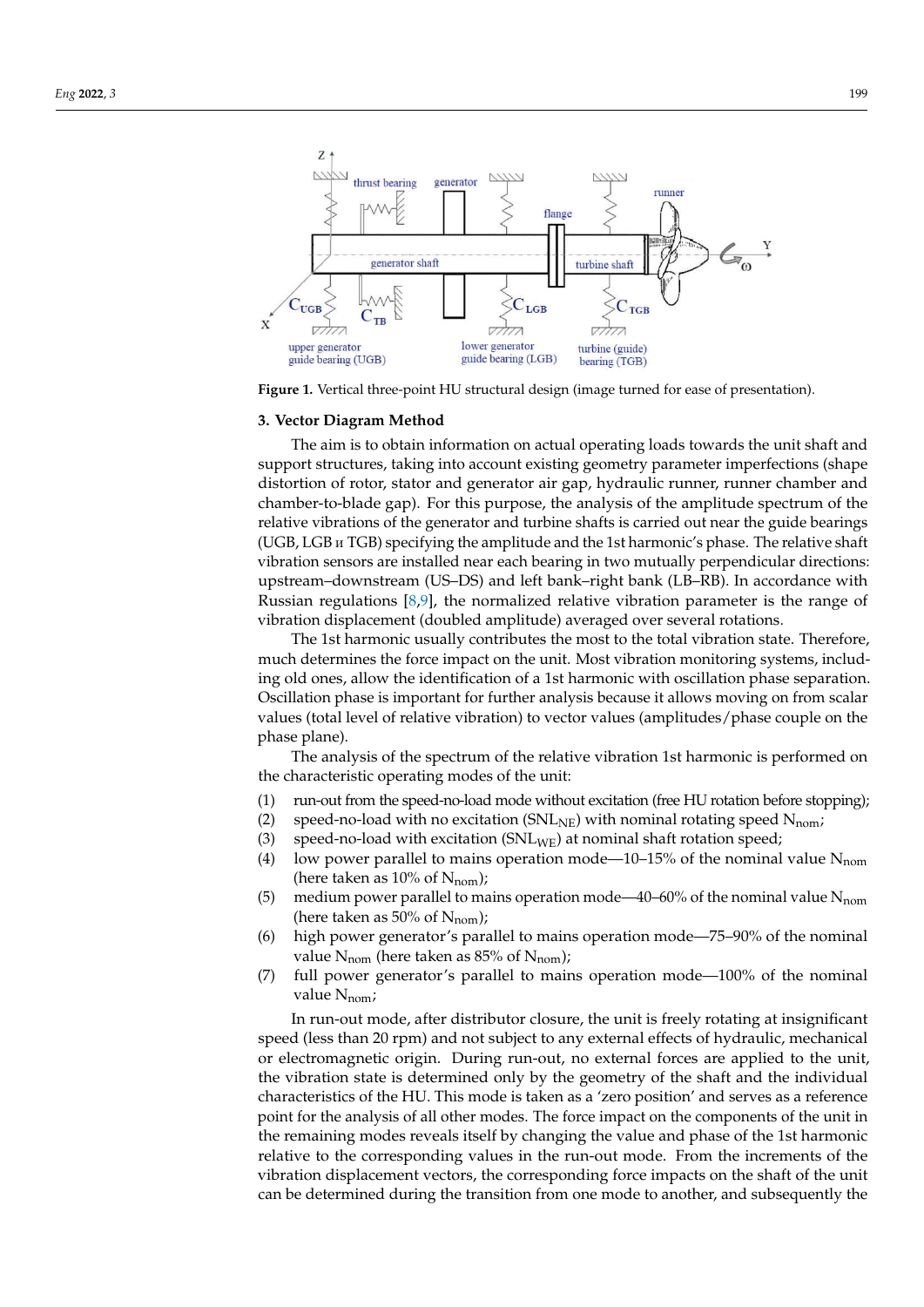load on the HU guide bearings can be determined, their performance and the repairs time needed can also be assessed.

In speed-no-load with no excitation (SNL<sub>NE</sub>) mode, only centrifugal forces, determined by available mechanical imbalance and speed, are applied towards the HU. Hydraulic forces are not significant and may not be taken into account at this stage, and no electromagnetic force effects are present. The mechanical imbalance is created by the unevenness of the mass distribution in the circumference and manifests itself in the massive parts of the HU (generator rotor, hydraulic runner) in the form of the periodic result force of the rotational frequency. The resulting mechanical force on the hydraulic runner and on the generator rotor, together with the values of bearing rigidities, determines the vibration displacement of the shaft near guide bearings. This displacement is recorded by the vibration monitoring system for two mutually perpendicular directions US–DS and LB–RB.

During the unit's speed-no-load with excitation (SNLWE) in addition to mechanical forces, electromagnetic fields begin their influence, determined by the electromagnetic imbalance, the eccentricity of the rotor position relative to the generator stator, rotor shape distortion, as well as deformation of the stator and the generator air gap. Consequently, there is an additional resulting force on the generator rotor that has an electromagnetic origin. This force also manifests itself in a periodic impact on HU elements. The cumulative effect of mechanical and electromagnetic imbalance is reflected in the recorded vibration displacement of the shaft near the guide bearings in  $\text{SNL}_{\text{WE}}$  mode.

In parallel to mains operation modes at different power, the hydraulic load from the flow-through path is supplemented. The additional resulting hydraulic force arises as a result of hydraulic imbalance of the hydraulic runner: technological deviations in the grid of the bladed system, imperfections in the fixed part of the flow-through path, misalignment between the axis of the hydraulic runner and the axis of the stator of the hydraulic turbine, distortions of the chamber-to-blade gap geometry, and so on. The hydraulic force, as well as the mechanical and electromagnetic force, creates periodic effects on the supporting structures of the HU. Vibration sensors fix this contribution to the total vibration response in the given modes.

The method of the vector diagrams consists of constructing a broken-line graph on a phase plane, reflecting the dynamic displacement of the shaft in different operating modes according to the data received from the vibration monitoring system. In this case, the vibration displacements (ranges—doubled amplitude) near the three guide bearings (UGB, LGB и TGB) are considered in two mutually perpendicular directions, US-DS and LB-RB. Each point in the diagram is the end of the vector corresponding to the mode with that number. The start of the vector is at the origin. The length of the vector corresponds to the range of the 1st harmonic of the vibration displacement, the rotation of the vector is determined by the phase of oscillation of the 1st harmonic. The vector represents the position of a point on the surface of the shaft close to a specified guide bearing for a given mode in a specified direction. The change in mode leads to a change in the point position and a vector change. The difference vector between the final and initial position of the vectors on the diagram during the change in mode (vector increment) is proportional to the force impact generated by a change in modes. The proportionality coefficient is the value of the liner rigidity of the bearing, near which the vibration displacements are measured. The values of rigidities are presented in Section 2. The modulus and phase of the vector increment are calculated by vector algebra methods.

The points are sequentially placed on the diagram, which are corresponding to all HU operating modes considered. The lines connect the points and show the variation in the vector when changing from one mode to another. The result is a visual representation of the dynamic displacement of the shaft during operation. Phase plane boundaries (maximum value among the axles) correspond to the threshold values recommended by the manufacturer for the unit: 500  $\mu$ m for UGB, 600  $\mu$ m for LGB, 400  $\mu$ m for TGB.

As opposed to the normative approach [5–9], which regulates the assessment of only the total level of relative vibrations and some frequency constituents in order to determine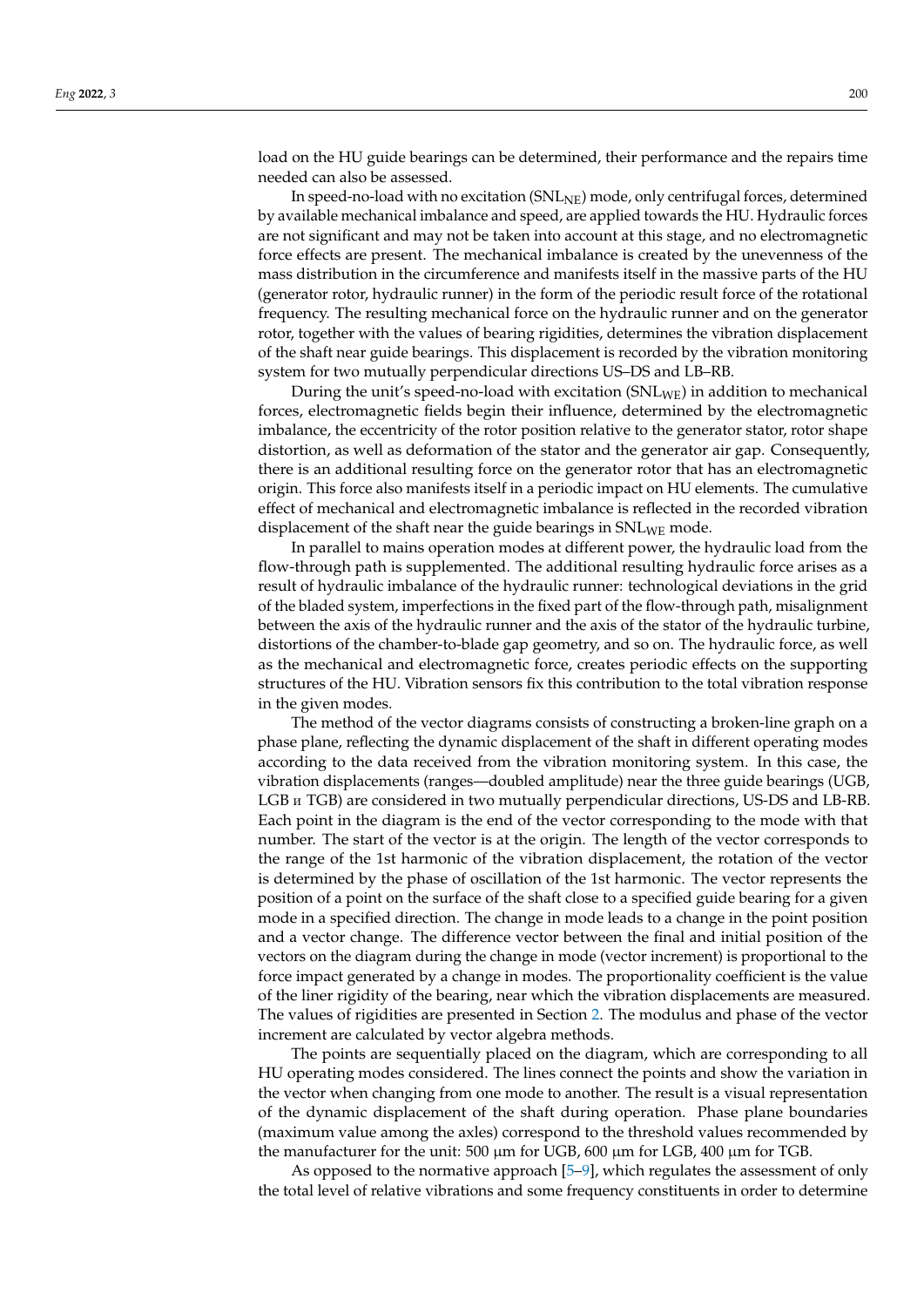the permissibility or impermissibility of prolonged operation of the HU in a given mode, the vector diagram method provides much more useful information for technical diagnosis.

#### **4. Results**

Table 1 gives an example of HU vibration monitoring system data recorded for a specific time: amplitudes and phases of vibration displacement of the 1st harmonic for each of the two mutually perpendicular directions, US–DS and LB–RB, for each of the three guide bearings, UGB, LGB and TGB.

| <b>Mode Number</b> |                   | UGB           |                     | LGB           |                     | <b>TGB</b>    |                   |
|--------------------|-------------------|---------------|---------------------|---------------|---------------------|---------------|-------------------|
|                    | <b>Directions</b> | Amplitude, µm | Phase, <sup>o</sup> | Amplitude, µm | Phase, <sup>o</sup> | Amplitude, µm | Phase, $^{\circ}$ |
| (1)                | US-DS             | 78            | 249                 | 72            | 169                 | 173           | 113               |
|                    | LB-RB             | 132           | 138                 | 70            | 115                 | 180           | 20                |
| (2)                | US-DS             | 454           | 227                 | 321           | 175                 | 275           | 147               |
|                    | LB-RB             | 502           | 103                 | 344           | 84                  | 266           | 62                |
| (3)                | US-DS             | 489           | 257                 | 291           | 231                 | 195           | 151               |
|                    | LB-RB             | 544           | 128                 | 389           | 123                 | 202           | 72                |
| (4)                | US-DS             | 472           | 256                 | 335           | 217                 | 214           | 147               |
|                    | LB-RB             | 527           | 127                 | 415           | 116                 | 230           | 69                |
| (5)                | US-DS             | 472           | 259                 | 366           | 219                 | 206           | 149               |
|                    | LB-RB             | 521           | 131                 | 423           | 120                 | 227           | 74                |
| (6)                | US-DS             | 347           | 294                 | 275           | 282                 | 146           | 132               |
|                    | LB-RB             | 478           | 159                 | 399           | 166                 | 140           | 84                |
| (7)                | US-DS             | 241           | 286                 | 105           | 294                 | 185           | 119               |
|                    | LB-RB             | 435           | 151                 | 310           | 162                 | 141           | 68                |

**Table 1.** Initial vibration monitoring data (1st harmonic).

Figure 2 shows vector diagrams of dynamic shaft displacements near guide bearings UGB, LGB and TGB, charted from Table 1 data for each of the two directions US-DS and LB-RB (source data of the vibration monitoring). The point number in the diagram corresponds to the mode number.



**Figure 2.** Vector diagrams of the dynamic shaft displacements near guide bearings (μm): (a) UGB— — — upper generator guide bearing; (**b**) LGB—lower generator guide bearing; (**c**) TGB—turbine (guide) bearing (the numbers  $(1) \div (7)$  correspond to mode numbers in Table 1; description of the modes is given in Section 3).

Table 2, Table 3 and Figure 3, show the results of the vibration experiment data processing, presented in Table 1: the vector increment of the 1st harmonic in a given mode relative to run-out, and the increment from external forces of mechanical, hydraulic and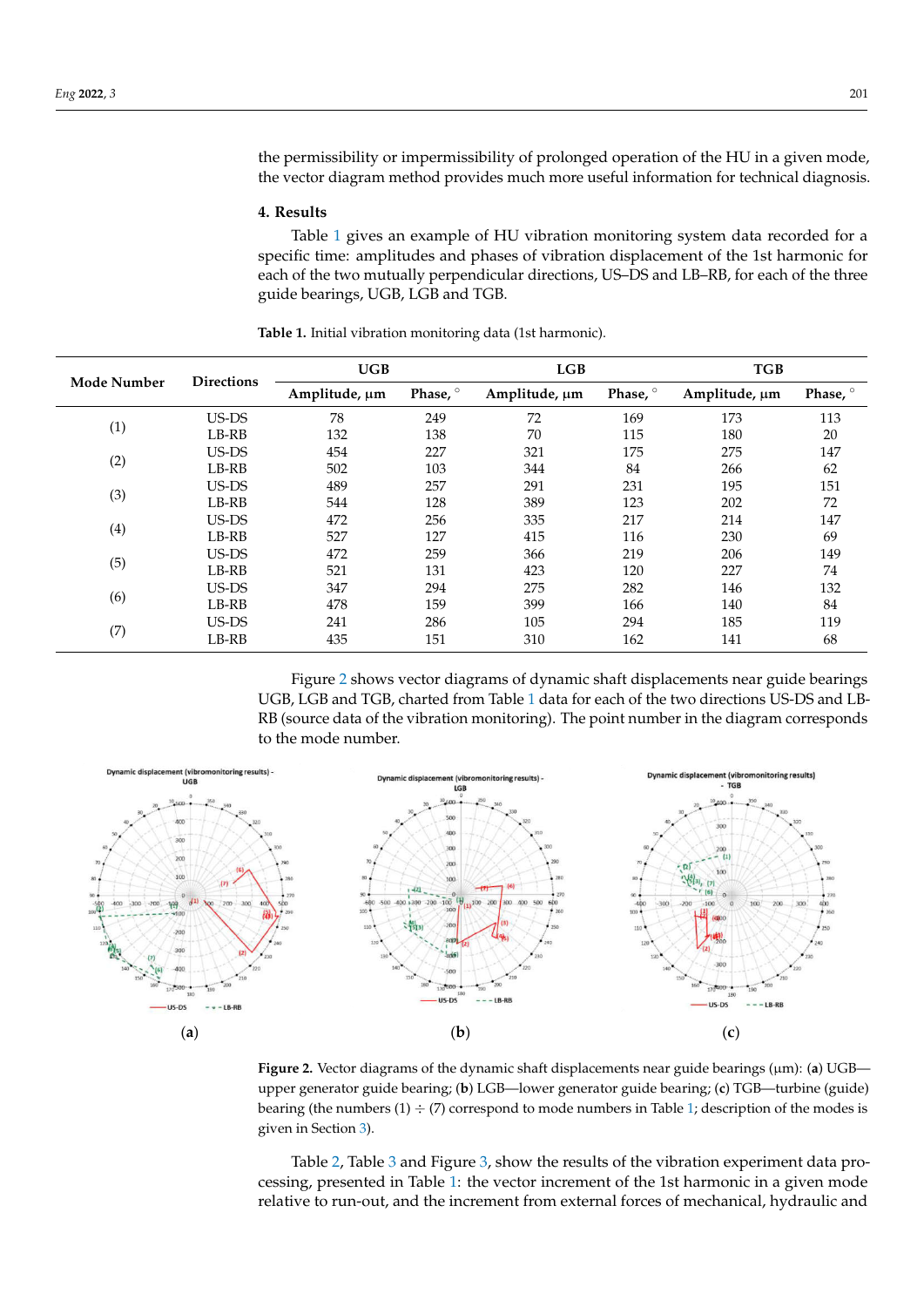electromagnetic origin (force increments). The point numbers in the diagrams are represented by the difference between the initial mode and the run-out mode. Force increments are the vector differences between the respective modes: mechanical—between the SNL<sub>NE</sub> mode and run-out, electromagnetic—between the  $SNL_{WE}$  and  $SNL_{NE}$ , hydraulic—between operating conditions at the appropriate power mode and SNLWE. Separation of force factors by nature of origin makes it easier to determine the cause of increased vibrations than total vibration displacement recording.

| <b>Mode Number</b> | <b>Directions</b> | UGB           |                     | LGB           |                     | <b>TGB</b>    |          |
|--------------------|-------------------|---------------|---------------------|---------------|---------------------|---------------|----------|
|                    |                   | Amplitude, µm | Phase, <sup>o</sup> | Amplitude, µm | Phase, <sup>o</sup> | Amplitude, µm | Phase, ° |
| $(2-1)$            | US-DS             | 383           | 313                 | 250           | 267                 | 163           | 273      |
|                    | LB-RB             | 401           | 182                 | 286           | 167                 | 179           | 194      |
|                    | US-DS             | 412           | 349                 | 265           | 335                 | 122           | 302      |
| $(3-1)$            | LB-RB             | 415           | 215                 | 320           | 215                 | 169           | 219      |
|                    | US-DS             | 395           | 347                 | 292           | 318                 | 120           | 291      |
| $(4-1)$            | LB-RB             | 398           | 213                 | 345           | 206                 | 176           | 210      |
| $(5-1)$            | US-DS             | 395           | 351                 | 324           | 319                 | 121           | 296      |
|                    | LB-RB             | 390           | 219                 | 353           | 211                 | 189           | 214      |
|                    | US-DS             | 471           | 31                  | 344           | 15                  | 271           | 260      |
| $(6-1)$            | LB-RB             | 358           | 257                 | 359           | 265                 | 173           | 243      |
| $(7-1)$            | US-DS             | 185           | 31                  | 158           | 46                  | 22            | 263      |
|                    | LB-RB             | 308           | 247                 | 267           | 263                 | 135           | 239      |
| $(2-1)$            | US-DS             | 383           | 313                 | 250           | 267                 | 163           | 273      |
|                    | LB-RB             | 401           | 182                 | 286           | 167                 | 179           | 194      |

**Table 2.** Vector increments of the 1st harmonic on different operating modes.

**Table 3.** Force increments of the 1st harmonic.

| Force                | <b>Directions</b> | UGB           |          | LGB           |          | <b>TGB</b>    |          |
|----------------------|-------------------|---------------|----------|---------------|----------|---------------|----------|
|                      |                   | Amplitude, µm | Phase, ° | Amplitude, µm | Phase, ° | Amplitude, µm | Phase, ° |
| Mechanical           | US-DS             | 383           | 313      | 250           | 267      | 163           | 273      |
| Fm                   | LB-RB             | 401           | 182      | 286           | 167      | 179           | 194      |
| Electromagnetic      | US-DS             | 246           | 54       | 289           | 28       | 82            | 47       |
| Fe                   | LB-RB             | 230           | 285      | 248           | 274      | 76            | 304      |
| Hydraulic            | US-DS             | 19            | 193      | 88            | 254      | 24            | 202      |
| Fh $(10\% N_{nom})$  | LB-RB             | 19            | 66       | 56            | 147      | 30            | 139      |
| Hydraulic            | US-DS             | 24            | 123      | 101           | 272      | 13            | 208      |
| Fh $(50\% N_{nom})$  | LB-RB             | 36            | 349      | 40            | 179      | 26            | 180      |
| Hydraulic            | US-DS             | 321           | 90       | 220           | 65       | 198           | 236      |
| Fh $(85\% N_{nom})$  | LB-RB             | 280           | 337      | 289           | 323      | 71            | 318      |
| Hydraulic            | US-DS             | 302           | 144      | 261           | 120      | 105           | 130      |
| Fh $(100\% N_{nom})$ | LB-RB             | 222           | 348      | 245           | 340      | 62            | 351      |

Table 4 and Figure 4 show the forces of mechanical, electromagnetic and hydraulic origin calculation results; these forces being applied to both directions on the supporting structures of the unit near the guide bearings in different operating modes. The load values are the product of the calculated force increments and the corresponding rigidities of the bearing liners.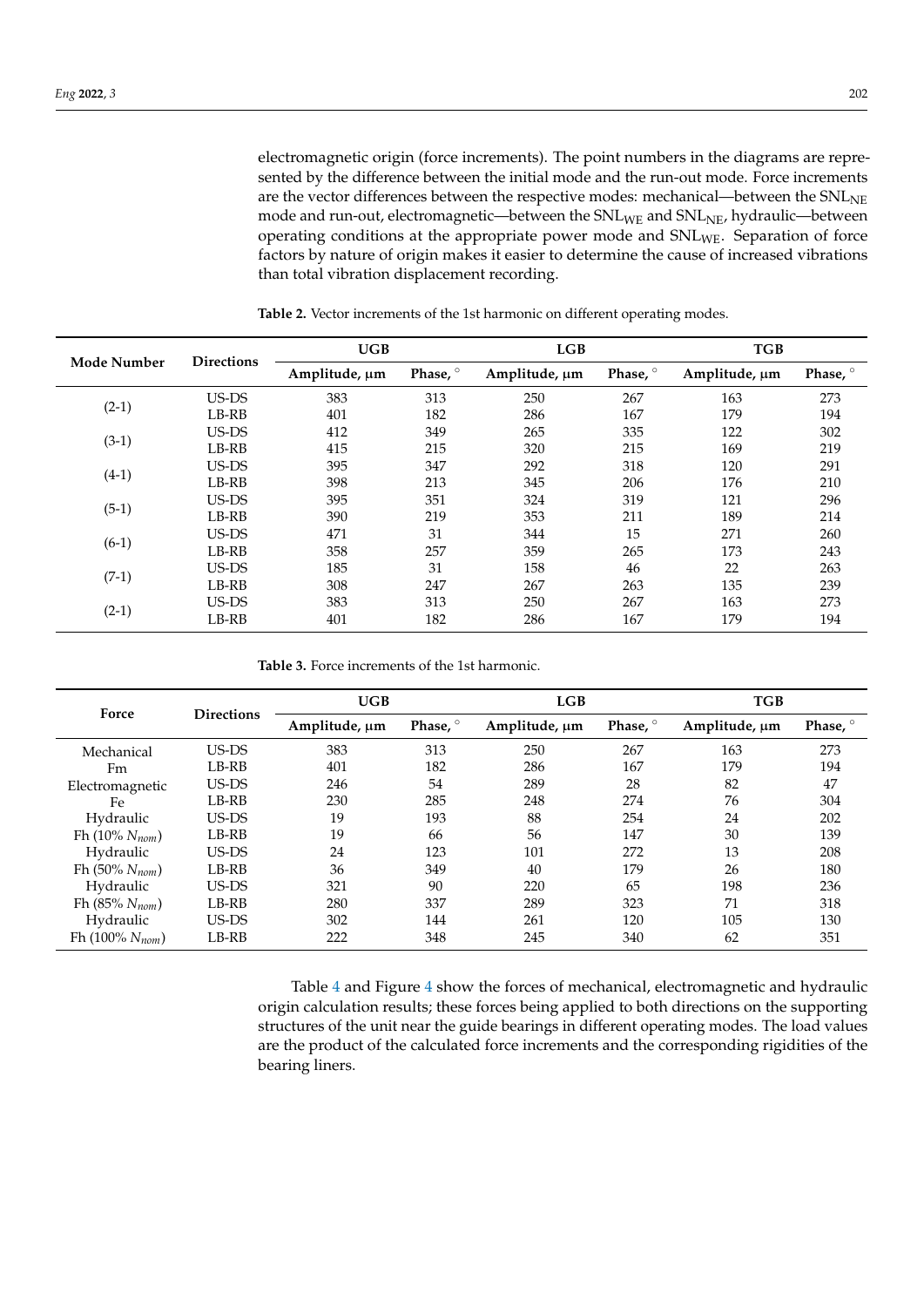

Figure 3. Vector diagrams of the dynamic shaft displacement 1st harmonic's increment near guide bearings (μm): (a) UGB—upper generator guide bearing; (**b**) LGB—lower generator guide bearing; (c) TGB—turbine (guide) bearing (the numbers  $(1) \div (7)$  correspond to mode numbers in Table 1; description of the modes is given in Section 3).

| Table 4. Force applied to bearings. |  |  |
|-------------------------------------|--|--|
|-------------------------------------|--|--|

| Force (t)            | <b>Directions</b> | <b>UGB</b> | LGB | TGB |
|----------------------|-------------------|------------|-----|-----|
| Mechanical           | US-DS             | 5.7        | 7.8 | 3.7 |
| Fm                   | LB-RB             | 6.0        | 4.6 | 4.3 |
| Electromagnetic      | US-DS             | 3.7        | 1.4 | 4.3 |
| Fe                   | LB-RB             | 3.5        | 7.1 | 3.7 |
| Hydraulic            | US-DS             | 0.3        | 4.8 | 1.3 |
| Fh $(10\% N_{nom})$  | LB-RB             | 0.3        | 1.7 | 0.8 |
| Hydraulic            | US-DS             | 0.4        | 3.1 | 1.5 |
| Fh $(50\% N_{nom})$  | LB-RB             | 0.5        | 8.7 | 0.6 |
| Hydraulic            | US-DS             | 4.8        | 2.2 | 3.3 |
| Fh $(85\% N_{nom})$  | LB-RB             | 4.2        | 8.4 | 4.3 |
| Hydraulic            | US-DS             | 4.5        | 3.6 | 3.9 |
| Fh $(100\% N_{nom})$ | LB-RB             | 3.3        | 8.7 | 3.7 |



(b) left bank-right bank direction (LB-RB); Fm-mechanical force, Fe-electromagnetic force, Fh-**Figure 4.** Force impacts on the shaft of the unit (t): (**a**) upstream-downstream direction (US-DS); hydraulic force with indication of relative power.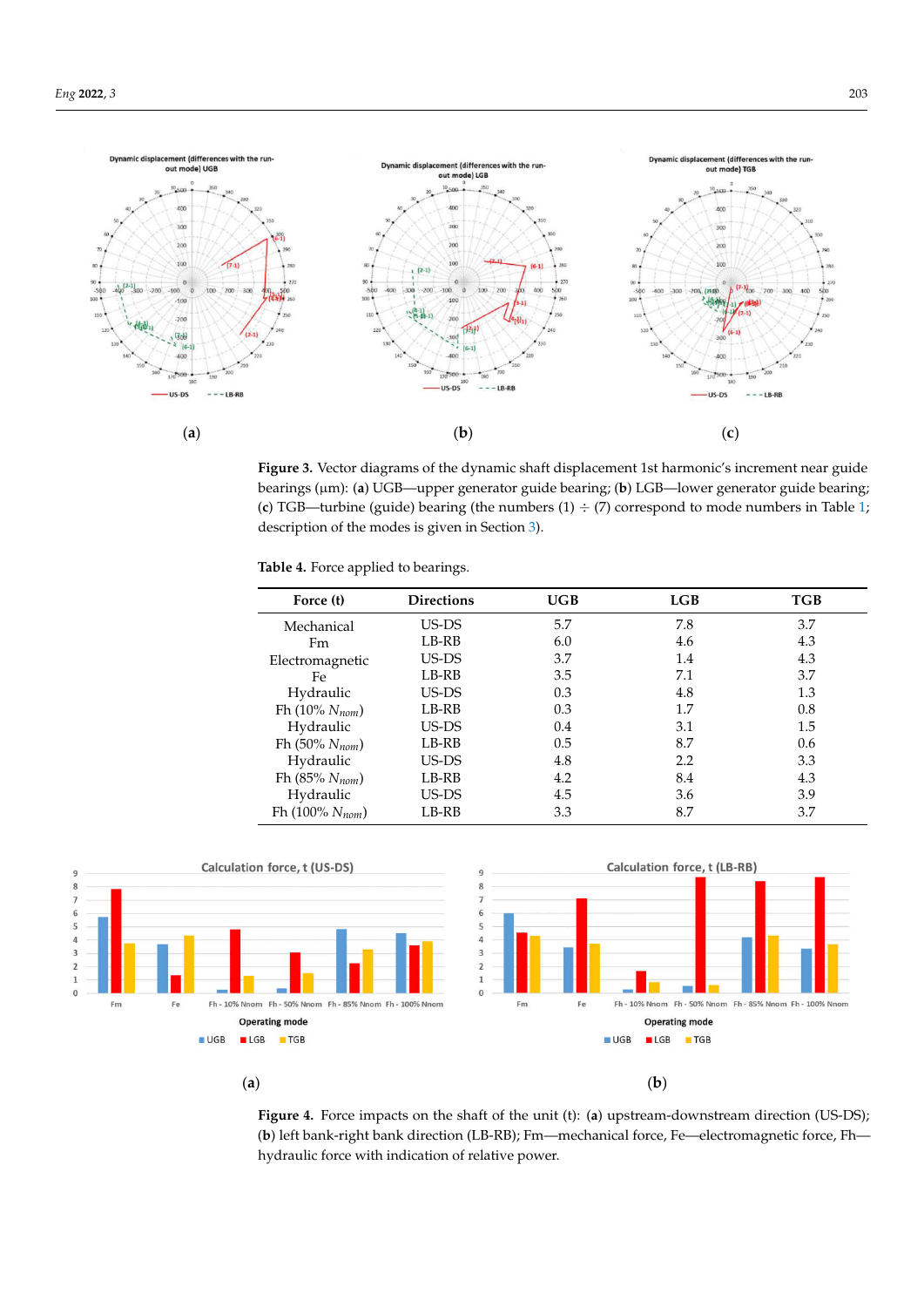### **5. Discussion**

Vector diagrams illustrate the dynamic behaviour of the shaft when changing operating modes. Switching from run-out mode (1) to  $SNL_{NE}$  mode (2) shall occur strictly by the radius, because the level of relative vibration of the shaft is driven by mechanical imbalance. In Figure 2, this condition is well met only for LGB in the US–DS direction. Deviation of the vector chart trajectory from the radius (phase shift) indicates system instability, for example, tension weakening in the contact area or rotating parts fastening or loosening, or other imbalance mass offset.

Inclusion into mains, switching mode (2) to mode (3), causes a regular phase jump and a corresponding change in vector direction. The variation in the vector indicates the magnitude of the emerging electromagnetic forces. In Figure 2, the vector module for LGB and UGB changes insignificantly, as the phase changes approximately the same for both directions: US–DS and LB–RB. The TGB vector module changes significantly for both directions, as the phase changes insignificantly, the electromagnetic forces partially balance the available mechanical imbalance.

Switching from run-out mode (3) to operation on (4)  $\div$  (7) power modes with a gradual increase in the flow of water through the unit coincides with the appearance and growth of hydraulic effects. Modes (4) and (5) of low and medium power (10% and 50% of N<sub>nom</sub>) are associated with flux instability in the flow part of the unit, expressed as small shifts in amplitude, as well as in phase without pronounced movement trend. Further power increase (transition to high-power mode  $(6)$ —85% of  $N_{\text{nom}}$ ) leads to stabilization of processes and an increase in hydraulic force on the hydraulic runner. The vector rotates, indicating a change in the distribution of hydraulic forces in the flow section. In Figure 2, for all values except LGB in the LB–RB direction, the vector module is reduced by the partial balancing of mechanical and electromagnetic forces.

In the last phase of the transition from high-power mode (6) to full power mode (7), a vector jump occurs again (phase changes on Figure 2), which seems to be linked to changes in flow conditions at maximum power modes. Furthermore, for all bearings, the end of the vector is shifted to the center, therefore, at maximum power, the hydraulic load balances the mechanical and electromagnetic imbalances to a maximum extent. It should be noted that this jump is not observed for all HUs and is more an individual characteristic of the units of this HPP than a characteristic of all units of any type.

The presented method of vector diagrams makes it possible to analyze the ratio of forces acting on a hydraulic unit in addition to the nature of shaft displacements. The magnitude of the force can be used to indicate internal stresses in the hydroelectric units and, using the known mathematical tools, to proceed to assess stress–strain state and remaining lifetime, that is, to plan properly the time needed for necessary repairs. This possibility can be automated and implemented in diagnostic systems in the form of a periodic report on the actual load of the unit's support joints.

The results presented in Table 3, Table 4 and Figure 4 show that, for the unit in question, the forces of mechanic (Fm) and electromagnetic (Fe) origin are quite different for the directions US–DS and LB–RB. Especially visible is the difference for LGB. The main reason for this is probably the large deviations in the generator rotor and generator stator geometry: the presence of eccentricity and ovality, as well as the asymmetry of the generator air gap. Different sensitivities of LGB and UGB to uneven loads along the directions can be explained by differences in the rigidity of their liners.

Figures 2 and 3 clearly show that for TGB in both directions, the mechanical imbalance is largely balanced by the hydraulic imbalance: final vector amplitude in mode (7) is close to the initial vector amplitude at point (1), although the vector itself is rotated. In practice, this means that, near the nominal operating mode, the low level of relative shaft vibrations is not an indication of a good technical state of the unit or of the absence of significant force impacts on its joints, but of the presence of a couple of forces counterbalancing each other. As a result, the impact of these forces will lead to premature defects, which cannot be predicted on the basis of a normative analysis of relative shaft vibrations alone. The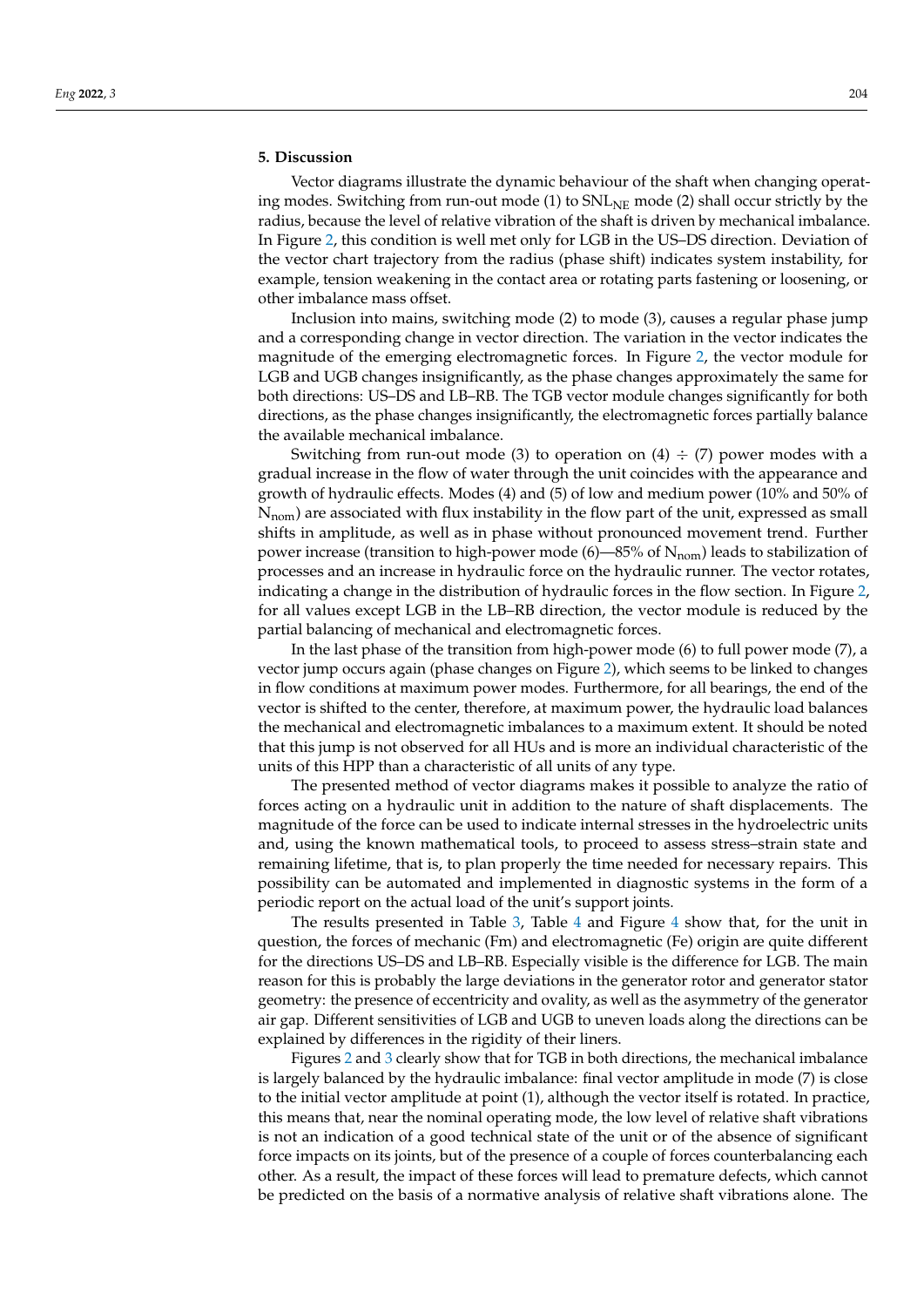influence of this pair of forces can also be seen on the generator bearings in the direction US–DS, where the spin up line in speed-no-load mode (from mode (1) to mode (2)) and power build-up mode at greater energy consumption mode (from mode (5) to mode (6)) are almost parallel, as the transition to mode (7) moves the end of the vector even closer to the center, but in a different direction.

Figure 4 presents the histograms of actual force values of different origin without their direction. It can be seen that LGB is under increased loads in the direction of LB–RB in almost all operating modes, including at high-power modes. At the same time, the total level of relative vibration on the LGB in all modes is not more than  $400 \mu m$ , which is much lower than the manufacturer's recommended limits  $(600 \mu m)$ .

A similar analysis by vibration monitoring can be carried out to assess the unit's history of operation, the degree of loading of its components according to operating modes, and to compare the pre- and post-repair state of the HU. Based on the analysis described, new diagnostic rules can be developed that take into account not only the total level of relative vibrations but also the actual loads level.

The automation of the proposed algorithm for calculating actual loads on HU key components opens up wide possibilities on express-assessment of the actual technical state of the unit without stopping it, based on vector diagrams identifying problem areas and forecasts of the dates and size of repairs required. If information on phases for higher harmonics is available in the monitoring system, using the technology mentioned above, the influence of factors can be estimated, which manifest themselves on the second, the third, etc., rotating frequencies. The diagnosis can also be clarified based on the analysis of the 1st harmonic.

#### **6. Conclusions**

As opposed to the normative approach, which regulates the assessment of only the total level of relative vibrations and some frequency constituents in order to determine the permissibility or impermissibility of a given operating mode, the vector diagram method provides much more useful information for technical diagnosis while installation of additional sensors or accessories is not required. The monitoring system has already collected all the information necessary for analysis.

An example of data on the relative vibrations of the unit shaft shows the possibilities of qualitative and quantitative analysis by the vector diagram method showing the dynamic displacement of the shaft at transitions from one operating mode to another. The vector algebra methods help calculate the increments of vectors and the corresponding force increments proportional to the loads involved when operating modes change. Furthermore, the components formed by each type of load are distinguished from the total vibration signal, i.e., the total force impact is resolved into the mechanical, electromagnetic and hydraulic load according to the direction of action thereof. The example of a powerful three-point HU shows that vibration-safe modes do not always indicate that the unit is not subject to significant loads. It is possible that there are couples of forces whose actions partially counterbalance each other, but at the same time adversely affect the overall load of the HU components and result in an accelerated lifetime exhaustion.

The proposed approach makes it possible to estimate the stability/instability of the system on the basis of changes in the vector, identify trends of deterioration or balancing problems before the monitored parameters exceed the thresholds. The calculation of force impacts using the vector diagram method allows further evaluation of the stressdeformation state of the HU elements and remaining lifetime forecast by actual data and actual operating modes, as well as allowing the prediction of possible deterioration in equipment operation long before a warning or alarm signal is generated by the diagnostic system.

In the future, it is possible to formulate new diagnostic rules based on vector diagrams, to be introduced into diagnostic systems to improve their performance without expanding the hardware base.